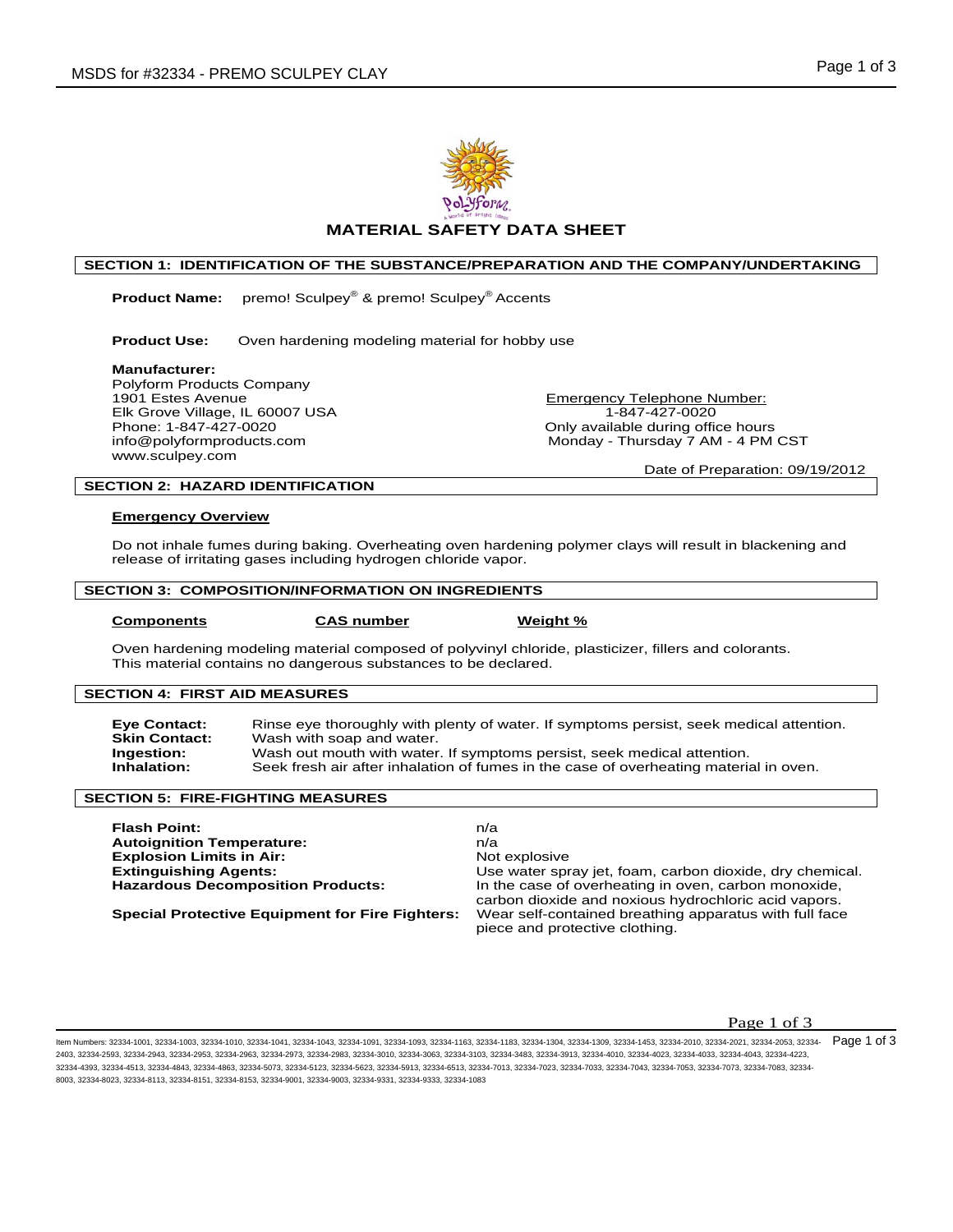# **SECTION 6: ACCIDENTAL RELEASE MEASURES**

| <b>Personal Precautions:</b>      | None. In case of overheating material, turn off oven. Ventilate area by<br>opening nearest window. Seek fresh air, if fumes are inhaled. |
|-----------------------------------|------------------------------------------------------------------------------------------------------------------------------------------|
| <b>Environmental Precautions:</b> | Contain spill.                                                                                                                           |
| <b>Methods for Cleaning Up:</b>   | Collect and reuse or dispose with domestic refuse.                                                                                       |

# **SECTION 7: HANDLING AND STORAGE**

**Handling:** Do not heat above 175°C (350°F), allow to come in contact with an open flame or use with a hot knife or wire. Use oven thermometer when hardening material in oven. Do not use microwave oven for baking. Do not overbake. Do not exceed the recommended baking temperature or time. Wash hands with soap and water after use.

**Storage:** Store unused material in a cool, dry place preferably in a sealed non-reactive container.

#### **SECTION 8: EXPOSURE CONTROLS/PERSONAL PROTECTION**

**Exposure Limits:** No threshold exposure limit values known. **Eye Protection:** n/a **Skin and Body Protection:** n/a **Respiratory Protection:** n/a

## **SECTION 9: PHYSICAL AND CHEMICAL PROPERTIES**

**Color:** Various **pH:** n/a **Appearance:** Solid, malleable **Solubility in Water:** Not soluble **Odor:** Characteristic **Reactivity in Water:** Non-reactive Reactivity in Water: **Non-reactive**<br> **Specific Vapor Density (Air=1):** n/a **Specific Vapor Density (Air=1):**  $n/a$ **Melting Point:** n/a **Vapor Pressure:** n/a

## **SECTION 10: STABILITY AND REACTIVITY**

**Stability: Product is stable. Polymerization:** Not known to occur. **Hazardous Decomposition Products:** Hydrochloric acid vapors **Materials to Avoid: Conditions to Avoid:** None when used as intended.

#### **SECTION 11: TOXICOLOGICAL INFORMATION**

**Effects and Symptoms of Acute Exposure:** None expected. **Effects and Symptoms of Chronic Exposure:** None expected.

**Carcinogen Listing NTP:** No **IARC:** No **OSHA:** No

#### **SECTION 12: ECOLOGICAL INFORMATION**

No harmful effects to the environment are known if material is used as intended and disposed of in the appropriate manner.

Page 2 of 3

ltem Numbers: 32334-1001, 32334-1003, 32334-1010, 32334-1041, 32334-1084, 32334-1093, 32334-1163, 32334-1183, 32334-1304, 32334-1309, 32334-1453, 32334-2010, 32334-2021, 32334-2053, 32334-2053, 32334-2054, 32334-2071, 3233 2403, 32334-2593, 32334-2943, 32334-2953, 32334-2963, 32334-2973, 32334-2983, 32334-3010, 32334-3063, 32334-3103, 32334-3483, 32334-3913, 32334-4010, 32334-4023, 32334-4033, 32334-4043, 32334-4223, 32334-4393, 32334-4513, 32334-4843, 32334-4863, 32334-5073, 32334-5123, 32334-5623, 32334-5913, 32334-6513, 32334-7013, 32334-7023, 32334-7033, 32334-7043, 32334-7053, 32334-7073, 32334-7083, 32334- 8003, 32334-8023, 32334-8113, 32334-8151, 32334-8153, 32334-9001, 32334-9003, 32334-9331, 32334-9333, 32334-1083